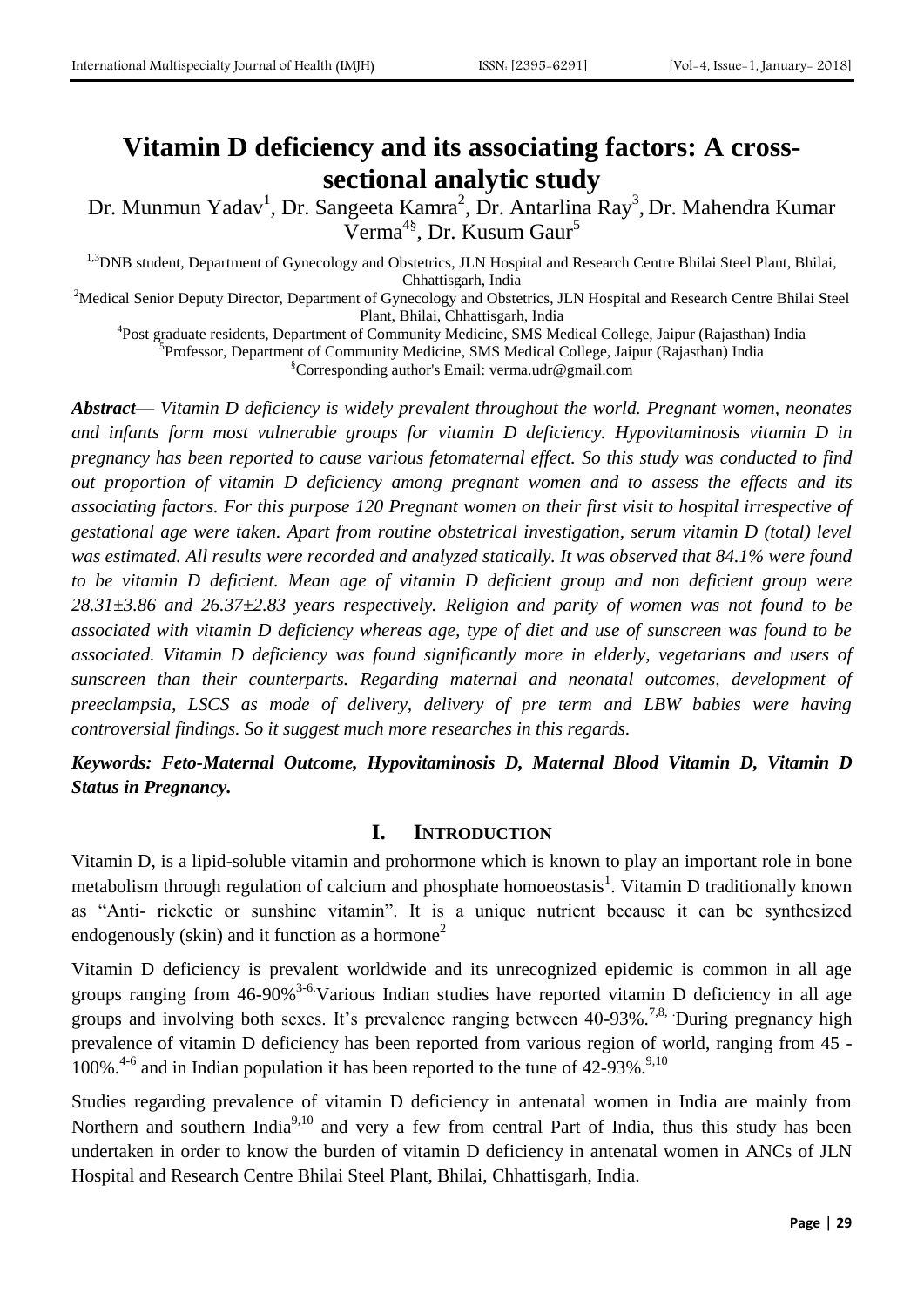## **II. METHODOLOGY**

This hospital based observational study was conducted in the Department of Obstetrics and Gynaecology in collaboration with the department of nuclear medicine of Jawahar Lal Nehru Hospital and Research Centre, Bhilai, Chhattisgarh, India, from October 2015 to November 2016. Proper approval from the hospital ethical committee was taken for the study.

Antenatal women on their first visit to hospital, irrespective of period of gestational age were included in this study. ANCs on vitamin D supplementation in early pregnancy before attending this hospital and who had any disease like hypertension & diabetes mellitus were excluded from the study. ANCs who were not willing to participate in this study also excluded from study. Finally 120 ANCs were selected for this study.

Sample size was calculated 104 subjects at 95% confidence limit and 12% relative allowable error assuming as follows vitamin D deficiency in pregnant women 72.1%. So for this study 120 ANCs were included. study.

After taking written informed consent and general information, routine obstetrical investigation, serum vitamin D level estimation was done by fully automated Chemiluminescent immunoassay and Radioimmunoassay (RIA) of each of the subject. They were divide into following category as per Vitamin D status:-

| No. | <b>Vitamin D Status</b>        | <b>Vitamin D3 Level (ng/ml)</b> |
|-----|--------------------------------|---------------------------------|
|     | <b>Vitamin D sufficiency</b>   | >30                             |
|     | <b>Vitamin D insufficiency</b> | $21 - 29$                       |
|     | <b>Vitamin D deficiency</b>    | $20 \text{ or } < 20$           |

**Reference range:- recently revised institute of medicine's (IOM) criteria 2010 <sup>11</sup>**

For the study purpose all antenatal women will be divided in to two groups:

- 1. Group 1: Those who were having Vitamin D 30 and more than 30 i.e. **Vitamin D sufficient group**
- 2. Group 2: Those who were having Vitamin D less than 30 i.e. **Vitamin D deficient group**

**Statistical data analysis:** Data thus collected were entered in Microsoft Excel Sheet on same day so as to minimize data entry bias if any. Analyses were done by using SPSS version 24 (trial version). The results were presented as percentages and association was assessed by Chi-square test. P-value of less than 0.05 was taken as significant.

### **III. RESULTS**

Majority 49(40.83%) of ANCs first visit was in 28-36 weeks of gestational age. Minimum 6(5%) patient's first visit was in first trimester (<12 week). Out of these 120 ANCs, 101 cases (84.1%) were found vitamin D deficient. (Figure 1)

The mean age of vitamin D deficient and sufficient group was found  $28.31\pm3.86$  and  $26.37\pm2.83$  years respectively. This difference in mean age was with significant difference  $(p<0.05)$ . (Table 1)

Maximum number (114 (95%) of ANCs were Hindu. Out of 101 vitamin D deficient ANCs, 97 (96.03%) were Hindus whereas out of 19 vitamin D sufficient ANCs only 17 (89.47%) were Hindus. On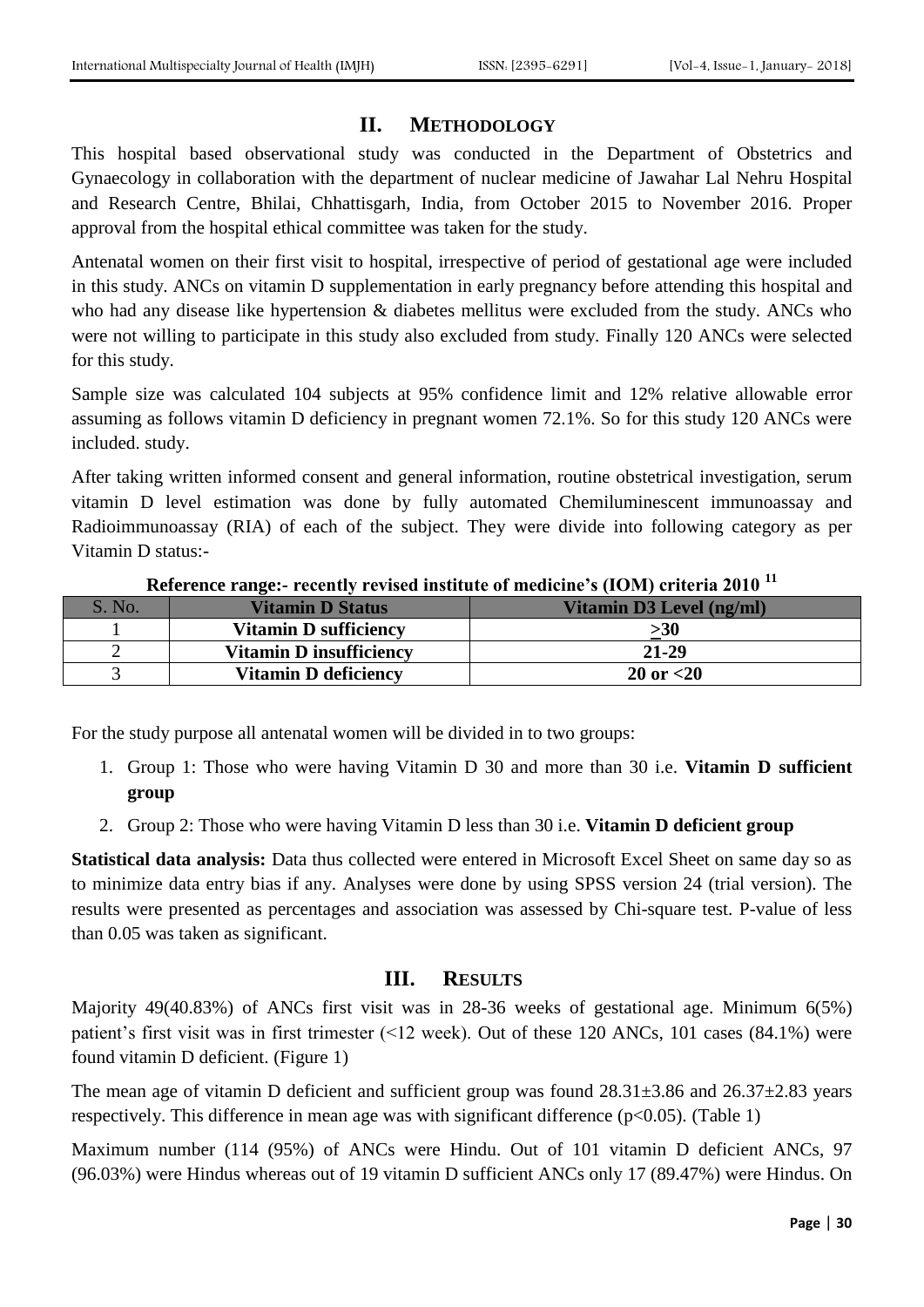further analysis religion of ANC was not found to be associated with vitamin D status (p>0.05). (Table 1)

Maximum number 81(67.5%) ANCs were vegetarian. Out of 101 vitamin D deficient ANCs, 75 (74.26%) were vegetarian whereas out of 19 vitamin D sufficient ANCs only 6 (31.58%) were vegetarians. This distribution of ANCs with vitamin D deficiency as per the type of diet was found statistically significant ( $p < 0.001$ ) i.e. proportion of vitamin D deficient women were found significantly more (p<0.001) in vegetarians. (Table 1)

Majority of ANCs, 84(70%) were belonged to primipara only 36 (30%) were multipara. Out of 101 vitamin D deficient ANCs, 71 (70.3%) were primipara whereas out of 19 vitamin D sufficient ANCs only 13 (68.42%) were primipara. On further analysis parity of ANC was not found to be associated with vitamin D status (p>0.05). (Table 1)

**Table 1 Comparison of Characteristics of Vitamin D Deficient and Vitamin D Sufficient Study subjects Characteristics Vitamin D Deficient (N=101) Vitamin D Sufficient (N=19) Significance Age (Mean ± SD) Years** 28.31±3.86 26.37±2.83 **P=0.039 S Religion Hindu** <sup>97</sup> <sup>17</sup> **P=0.528 NS Muslim <sup>4</sup> <sup>2</sup> Type of Diet Vegetarian 75 6 P<0.001 S Non vegetarian 26 13 Parity Primipara <sup>71</sup> <sup>13</sup> P=0.913 NS Multipara <sup>30</sup> <sup>6</sup>**

Among these 120 ANCs, 69 (57.75%) were using sunscreen lotion/cream. Out of 101 vitamin D deficient ANCs, 65 (64.36%) were using sunscreen whereas out of 19 vitamin D sufficient ANCs only 4 (21.05%) were using sunscreen. On further analysis, Vitamin D deficiency was found significantly more in ANCs using sunscreen lotions ( $p < 0.05$ ). (Figure 2)





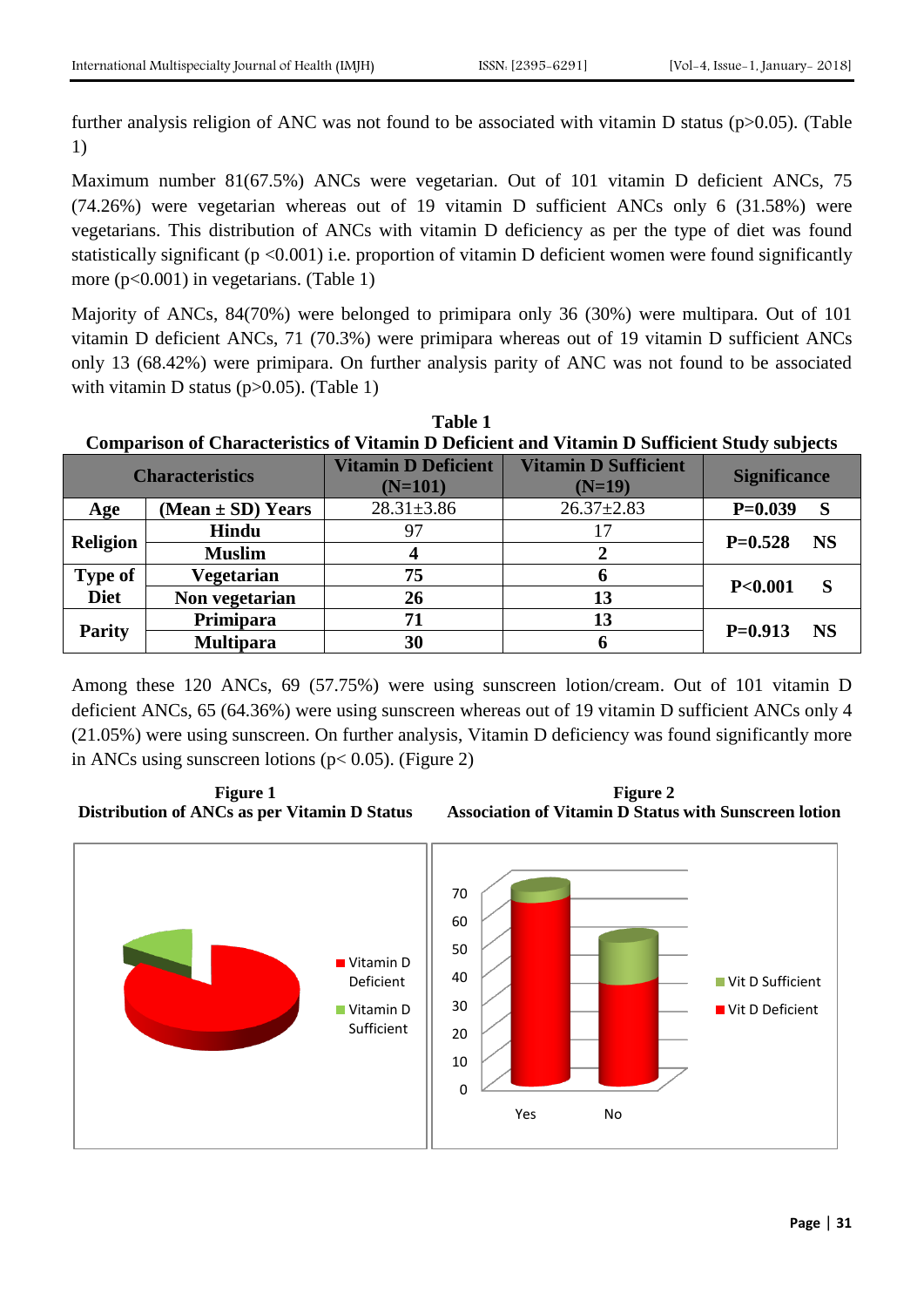Out of 120 ANCs, 33(27.5%) ANCs developed preeclampsia and rest 87 (72.5%) ANCs were normotensive. Out of 101 vitamin D deficient ANCs, 26 (25.74%) were with preeclampsia whereas out of 19 vitamin D sufficient ANCs only 7 (36.84%) were with preeclampsia. This distribution of preeclampsics in vitamin D deficient and vitamin d sufficient group was without any significant difference.  $(p>0.05)$ . (Table 2)

In this study of 120 ANCs, only 2 (1.6%) ANCs developed GDM out of which one was vitamin D sufficient and another one was vitamin D deficient as number of cases who developed GDM was only 2 and majority (98.01%) of ANCs were euglycemics. This distribution of ANCs with GDM in vitamin D deficient and vitamin D sufficient group was without any significant difference. (p>0.05). (Table 2)

Out of 120 ANCs, 30 (29.7%) ANCs delivered by LSCS. Out of 101 vitamin D deficient ANCs, 23 (22.77%) had LSCS whereas out of 19 vitamin D sufficient ANCs only 7 (36.84%) had LSCS. This distribution was with significant difference  $(p<0.05)$ . Surprisingly LSCS were found significantly more in ANCs with vitamin D sufficiency. (Table 2)

| <b>Comparison of Maternal Complication in Vitamin D Deficient and Vitamin D Sufficient Study subjects</b> |                |                                       |                                         |                        |  |  |
|-----------------------------------------------------------------------------------------------------------|----------------|---------------------------------------|-----------------------------------------|------------------------|--|--|
| <b>Characteristics</b>                                                                                    |                | <b>Vitamin D</b><br>Deficient (N=101) | <b>Vitamin D Sufficient</b><br>$(N=19)$ | <b>Significance</b>    |  |  |
| Preeclampsia                                                                                              | Yes            | 26                                    |                                         | <b>NS</b><br>$P=0.475$ |  |  |
|                                                                                                           | No             | 75                                    |                                         |                        |  |  |
| <b>GDM</b>                                                                                                | <b>Yes</b>     |                                       |                                         | <b>NS</b><br>$P=0.720$ |  |  |
|                                                                                                           | N <sub>0</sub> | <b>100</b>                            | 18                                      |                        |  |  |
| <b>LSCS</b>                                                                                               | <b>Yes</b>     | 23                                    |                                         | $P=0.039$              |  |  |
|                                                                                                           | No             | 78                                    |                                         |                        |  |  |

**Table 2**

In the study of 120 ANCs 108 (90%) ANCs delivered at term and 12 (10%) ANCs gave birth to preterm baby. Out of 101 vitamin D deficient ANCs, 10 (9.9%) delivered preterm babies whereas out of 19 vitamin D sufficient ANCs only 2 (10.52%) delivered preterm babies. This difference in proportion of preterm babies born by vitamin D deficient ANCs and vitamin D sufficient ANCs was found not significant  $(P>0.05)$  (Table 3)

Out of 120 ANCs 35 (29.1%) ANCs delivered low birth weight babies. Out of 101 vitamin D deficient ANCs, 27 (26.73%) delivered LBW babies whereas out of 19 vitamin D sufficient ANCs only 8 (42.1%) delivered LBW babies. This difference in proportion of LBW babies born by vitamin D deficient ANCs and vitamin D sufficient ANCs was found not significant (P>0.05) (Table 3)

**Table 3 Comparison of Neonatal Complication in Vitamin D Deficient and Vitamin D Sufficient Study subjects**

| <b>Characteristics</b> |                | <b>Vitamin D</b><br>Deficient (N=101) | <b>Vitamin D Sufficient</b><br>$(N=19)$ | <b>Significance</b>    |
|------------------------|----------------|---------------------------------------|-----------------------------------------|------------------------|
| Preterm                | <b>Yes</b>     | 10                                    | 2                                       | $P=0.739$<br><b>NS</b> |
|                        | N <sub>0</sub> | 91                                    | 17                                      |                        |
| <b>LBW</b>             | <b>Yes</b>     | 27                                    | 8                                       |                        |
|                        | N <sub>0</sub> | 74                                    | 11                                      | $P=0.281$<br><b>NS</b> |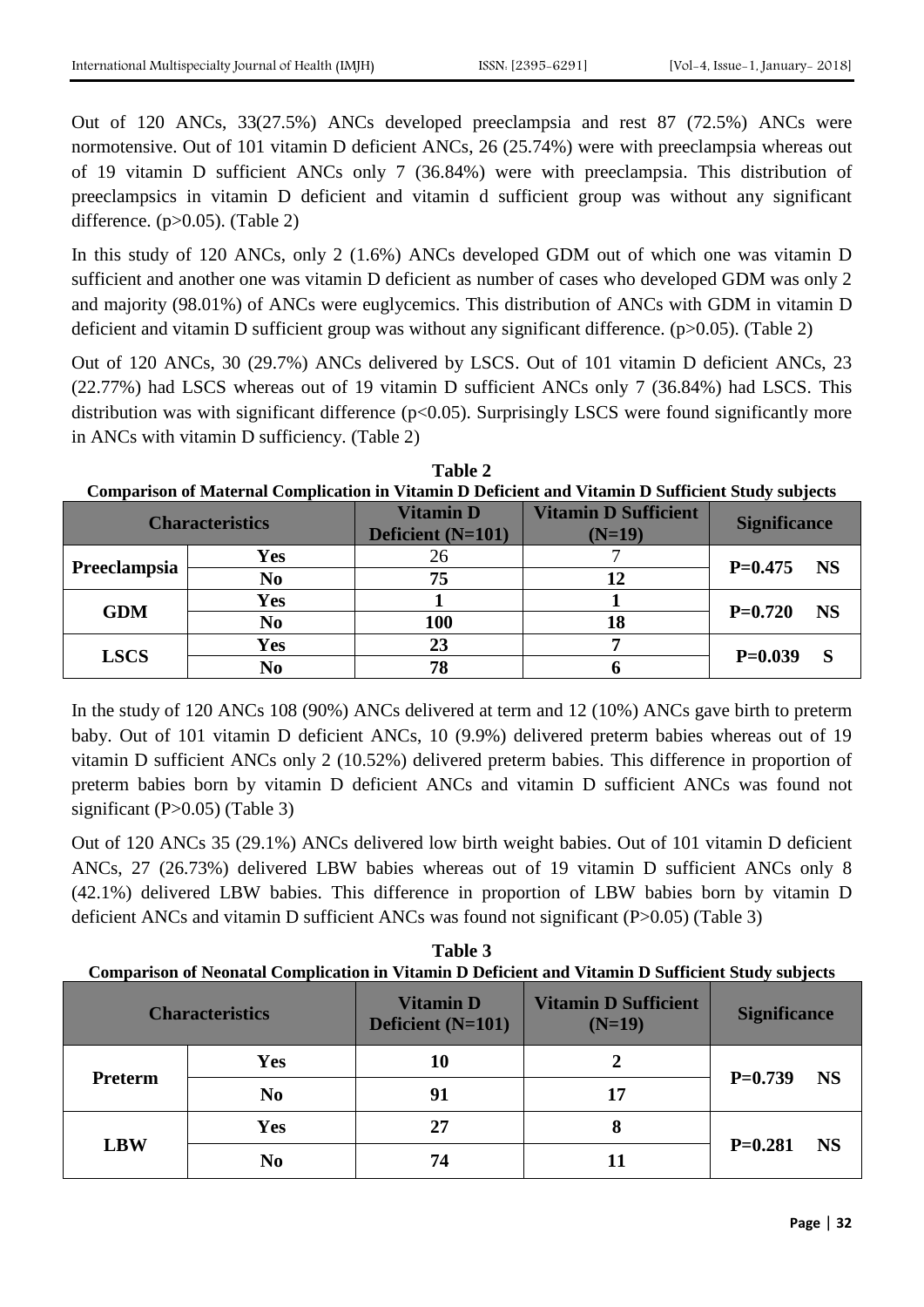## **IV. DISCUSSION**

In this present study proportion of vitamin D deficiency was found 84.1%. Almost similarly observations were made by Jani R et al  $(2004)$ ,  $8$  Sachan A et al  $(2005)$ ,  $9$  Dasgupta et al  $(2011)$ <sup>10</sup> and Rooplekha Chauhan et al  $(2015)^{12}$  who reported 100%, 84.3%, 42% and 72.1% respectively.

Although religion and parity of ANC was not found to be associated with vitamin D deficiency in this present study but age & type of diet were found the associating factors. Vitamin D deficincy was found significantly higher in elder age group and vegetarians than their counterparts.

In present study, mean age of vitamin D deficient and sufficient group was found 28.31±3.86 and 26.37 $\pm$ 2.83 years respectively, which was with significant difference. Johnson D et al (2015)<sup>13</sup> conducted study on 310 pregnant women and found mean age 24.3 (range 18-40 year) of vitamin D deficient ANCs which was little lesser the present study.

Regarding type of diet observations of Crowel et  $al<sup>14</sup>$  were well in resonance with present study who found that plasma 25(OH)D concentration were lower in vegetarian than meat and fish eater as in this present study also observed that vitamin D deficient ANCs were significantly higher in vegetarians.

In present study, although proportion of vitamin D deficient ANCs were little higher in primipara than multipara but it was not found significant. Parity was not found to associate with vitamin deficiency by other authors also.

Use of sunscreen lotion/cream was found to be associated with vitamin D deficiency. ANCs who has used sunscreen cream are more prone to developed vitamin D deficiency than who do not. This association with sunscreen cream also reported Holick MF et al<sup>15</sup> in 1977 and Mallah et al<sup>16</sup> 2011. Holick MF et al<sup>15</sup> found that the most important source of vitamin D is skin's synthesis of vitamin D from sunlight and use of sun-block and time spend indoor increases the risk of vitamin D deficiency. Mallah et al<sup>16</sup> 2011 conducted a study in Jordanians at national level revealed that women who wear hijab or niqab were more likely to have low levels vitamin D.

In this study, development of preeclampsia was not found to be associated with vitamin D deficiency. But Bodnar et al,<sup>17</sup> Baker et al,<sup>18</sup>, Robinson et al<sup>19</sup> and Rooplekha Chauhan<sup>12</sup> also found that prevalence of vitamin D deficiency is more prevalent in preeclamptic women.

In present study, LSCS were found significantly more in ANCs with vitamin D sufficiency whereas Dror D K et al<sup>20</sup> found no change in mean vitamin D level between women who underwent caesarean delivery and who did not. Moreover contrary to present findings, Merewood et  $al<sup>21</sup>$  found that women with low vitamin D level had four times the odds of caesarean delivery.

In this study delivery of pre term babies was not found to be associated with vitamin D deficiency whereas Wagner et al<sup>22</sup> in 2013 that supplemented 257 pregnant women since 12-16 week of gestational age with vitamin D (2000IU) found risk reduction in preterm infection and preterm birth.

In present study delivery of LBW babies was not found to be associated with vitamin D deficiency whereas Brook et al<sup>23</sup> also reported reduced incidence of low birth weight babies in vitamin D supplement Asian mother.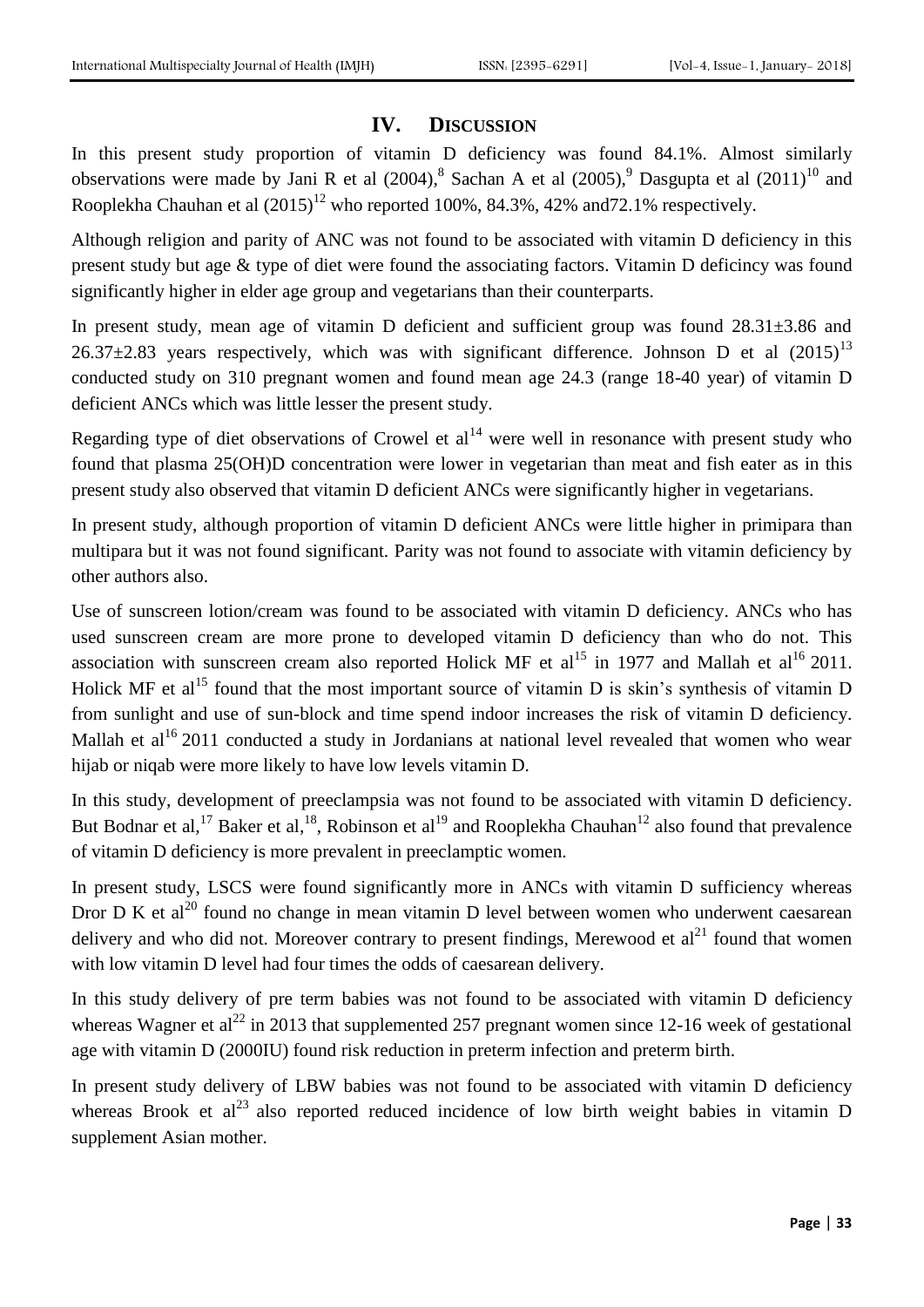## **V. CONCLUSION**

Vitamin D deficiency was found in 84.1% pregnant women. Religion and parity of women was not found to be associated with vitamin D deficiency whereas age, type of diet and use of sunscreen was found to be associated. Vitamin D deficiency was found significantly more in elderly, vegetarians and users of sunscreen than their counterparts.

Among maternal and neonatal outcomes, development of preeclampsia, LSCS as mode of delivery, delivery of pre term and LBW babies were having controversial findings. So it suggest much more researches in this regards.

## **CONFLICT OF INTEREST**

None declared till now.

#### **REFERENCES**

- [1]. Holick MF, Chen TC. Vitamin D deficiency: A worldwide problem with health consequences. Am J Clin Nutr 2008;87:S1080-6.
- [2]. Van der wielen RP, Lowik MR, Van den berg H, De Groot LC, Haller J, Moreiras O et al. Serum vitamin D concentration among elderly people in Europe.1995;346:207-210.
- [3]. Pilz S, Dobnig H, Tomaschitz A, Kienreich K, Meinitzer A, Friedl C, dores W et al. Low 25-hydroxyvitamin D is associated with increased mortality in female nursing home residents. J Clin Endocrinol Metab. 2012 Apr;97(4):E653- 657.
- [4]. Shibata M, Suzuki A, Sekiya T, Sekiguchi S, Asano S, Udagawa Y, et al. High prevalence of hypovitaminosis D in pregnant Japanese women with threatened premature delivery. J Bone Miner Metab. 2011 Sep;29(5):615–20.
- [5]. Harinarayan CV, Joshi SR. Vitamin D status in India--its implications and remedial measures. J Assoc Physicians India. 2009 Jan;57:40–8.
- [6]. Marwaha RK, Sripathy G. Vitamin D & bone mineral density of healthy school children in northern India. Indian J Med Res. 2008;127(3):239.
- [7]. Tandon VR, Sharma S, Mahajan S, Raina K, Mahajan A, Khajuria V, et al. Prevalence of vitamin d deficiency among Indian menopausal women and its correlation with diabetes: A first Indian cross sectional data. J -Life Health. 2014;5(3):121–5.
- [8]. Jani R, Palekar S, Munipally T, Ghugre P, Udipi S. Widespread 25-hydroxyvitamin D deficiency in affluent and nonaffluent pregnant Indian women. BioMed Res Int. 2014;2014:892162.
- [9]. Sachan A, Gupta R, Das V, Agarwal A, Awasthi PK, Bhatia V. High prevalence of vitamin D deficiency among pregnant women and their newborns in northern India. Am J Clin Nutr. 2005 May;81(5):1060–4.
- [10]. Dasgupta A, Saikia U, Sarma D. Status of 25(OH)D levels in pregnancy: A study from the North Eastern part of India. Indian J Endocrinol Metab. 2012 Dec;16(Suppl 2):S405-407
- [11]. Institute of medicine(IOM).Dietary reference intake for calcium,phosphorus,magnisum,vitamin D and fluoride.Washington (DC):National Academis;2011 dec 15
- [12]. Chauhan R, Chauhan M, Baghel P.prevelance of vitamin D deficiency and it's outcome in pregnancy at tertiary center.International journal of medical and science.2015;4 suppl 1(2320-3137):170-77
- [13]. Johnson DD, Wagner CL, Hulsey TC, McNeil RB, Ebeling M, Hollis BW. Vitamin D deficiency and insufficiency is common during pregnancy. Am J Perinatol. 2011 Jan;28(1):7–12.
- [14]. CroweFL,Steur M, Allen NE, Appleby PN, Travis RC, Key TJ. Plasma concentrations of 25-hydroxyvitamin D in meat eaters, fish eaters, vegetarians and vegans: results from the EPIC?Oxford study.Public Health Nutr. 2011 Feb;14(2):340–6
- [15]. Holick MF, Frommer JE, McNeill SC, Richtand NM, Henley JW, Potts JT. Photometabolism of 7-dehydrocholesterol to previtamin D3 in skin. Biochem Biophys Res Commun. 1977 May 9;76(1):107–14
- [16]. Mallah EM, Hamad MF, Elmanaseer MA, Qinna NA, Idkaidek NM, Arafat TA, et al. Plasma concentrations of 25 hydroxyvitamin D among Jordanians: Effect of biological and habitual factors on vitamin D status. BMC Clin Pathol. 2011 Aug 4;11:8
- [17]. Zhang C, Qiu C, Hu FB, David RM, van Dam RM, Bralley A, et al. Maternal plasma 25-hydroxyvitamin D concentrations and the risk for gestational diabetes mellitus. PloS One. 2008;3(11):e3753